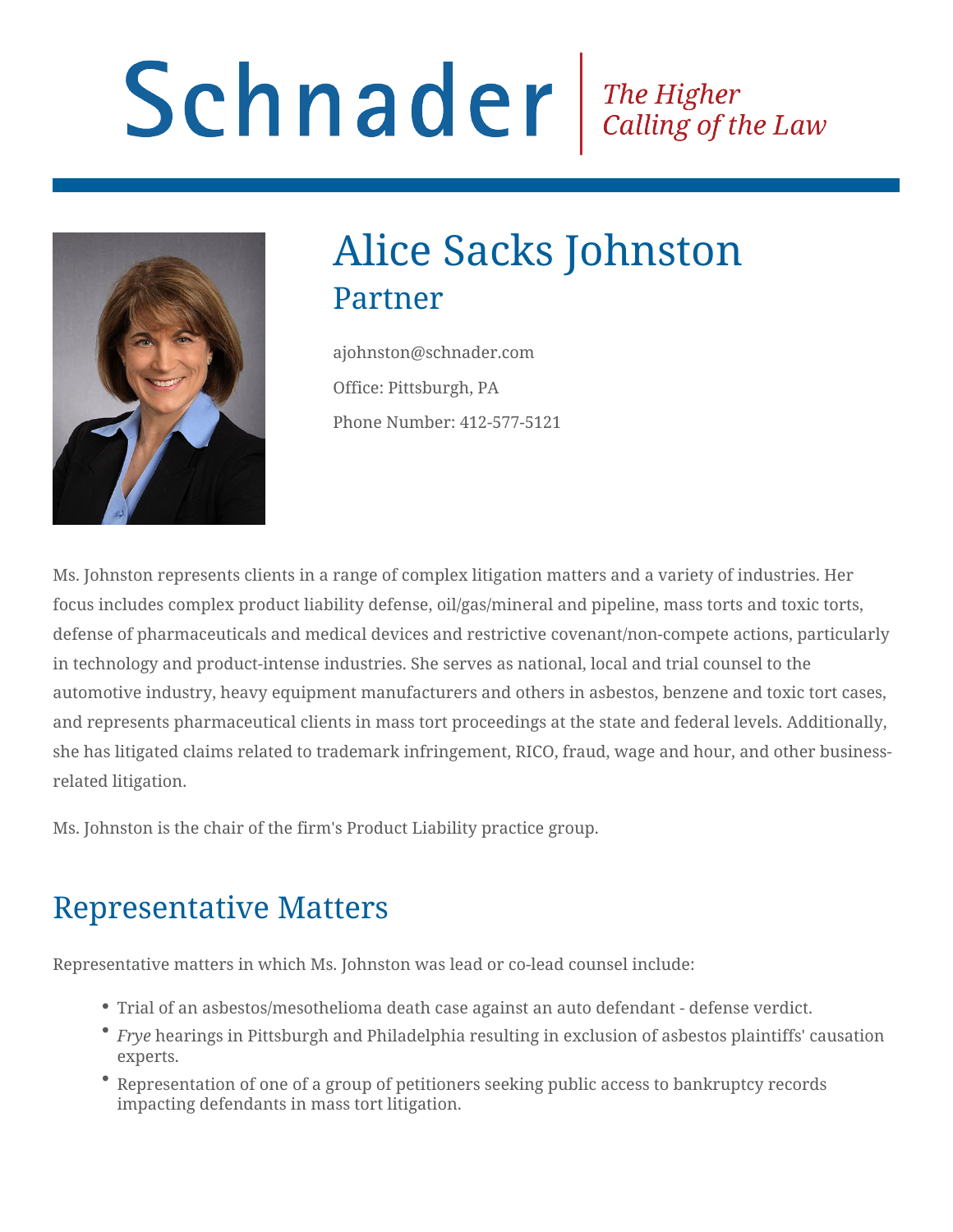- Representation of employer in connection with the hiring of a cluster of employees from a competitor, all of whom were bound by non-compete obligations.
- *Pro bono* representation of adoptive parents in termination of parental rights of birth parents, and successful conclusion of the adoption.

Her practice is complemented by frequent speaking engagements and publications. She has written and spoken on diverse topics such as product liability in the pharmaceutical industry, asbestos litigation, *Frye* and *Daubert* challenges to causation in toxic torts, personal jurisdiction, transparency regarding bankruptcy trust claims in asbestos litigation, and work-life balance.

#### Community and Pro Bono

- Venture Outdoors, Board of Directors, former Chair
- Hidden Valley Foundation, Inc.
- Girl Scouts Western Pennsylvania, Lifetime member
- Hello Neighbor
- American Canoe Association

## Education

- Washington and Lee University School of Law, J.D., 1986
- Franklin & Marshall College, B.A., 1983

## Bar Admissions

Pennsylvania

## Court Admissions

- United States District Court for the Eastern District of Pennsylvania
- United States District Court for the Western District of Pennsylvania
- U.S. Court of Appeals for the Third Circuit
- United States Supreme Court

## Professional Affiliations